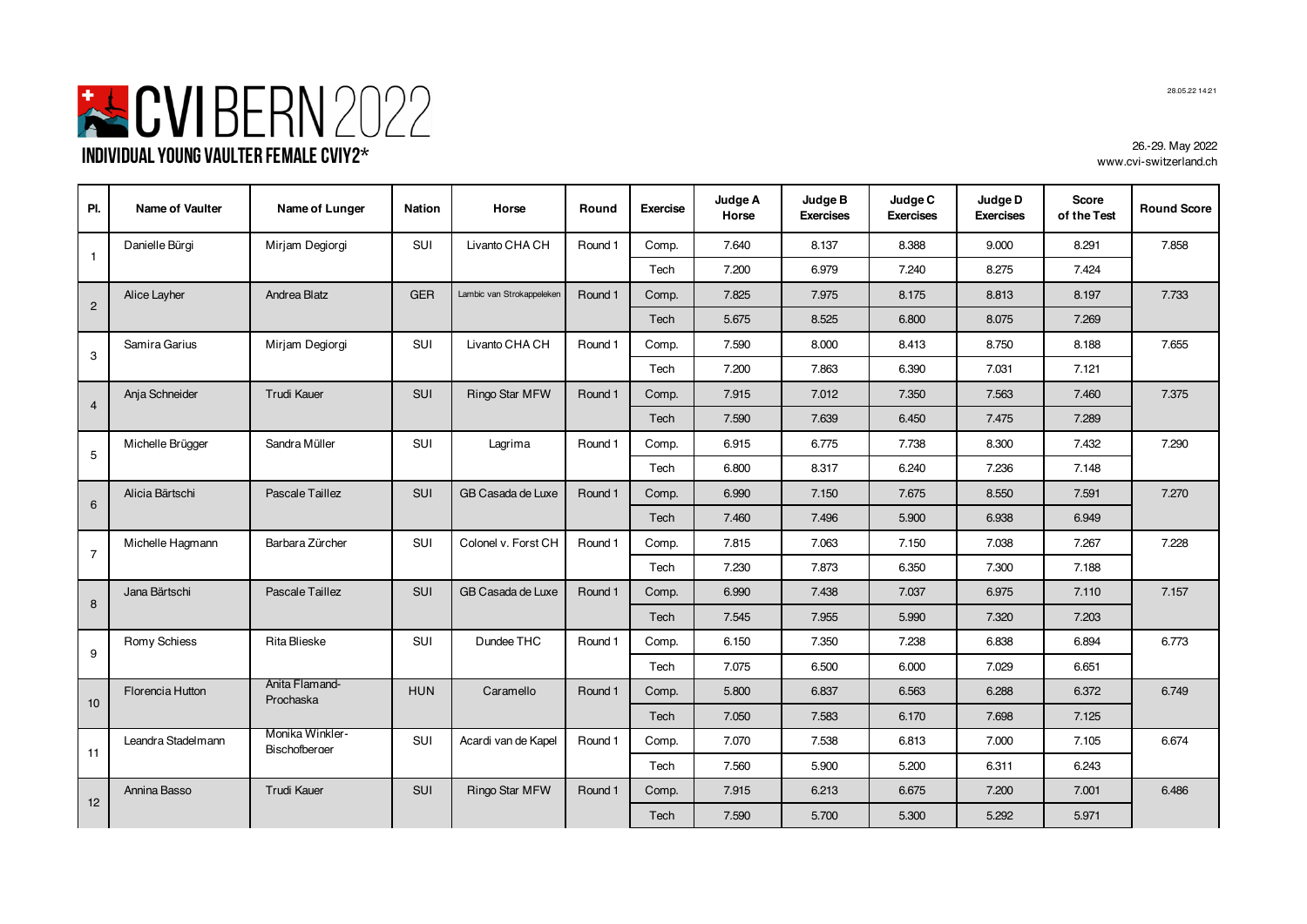| 13 | Ida Welander           | Dimitri Suhner      | SWE        | Bellmiro               | Round 1 | Comp. | 6.885 | 6.100 | 6.375 | 6.088 | 6.362 | 6.396 |
|----|------------------------|---------------------|------------|------------------------|---------|-------|-------|-------|-------|-------|-------|-------|
|    |                        |                     |            |                        |         | Tech  | 7.625 | 6.746 | 5.220 | 6.125 | 6.429 |       |
| 14 | Leila Aeschlimann      | <b>Rita Blieske</b> | <b>SUI</b> | Dundee THC             | Round 1 | Comp. | 6.150 | 7.038 | 6.875 | 6.088 | 6.538 | 5.944 |
|    |                        |                     |            |                        |         | Tech  | 7.025 | 4.375 | 4.640 | 5.361 | 5.350 |       |
| 15 | Vittoria Sonego        | Mirjam Degiorgi     | <b>ITA</b> | <b>Black Beauty VI</b> | Round 1 | Comp. | 7.215 | 6.250 | 6.750 | 6.413 | 6.657 | 5.843 |
|    |                        |                     |            |                        |         | Tech  | 7.320 | 4.306 | 4.300 | 4.188 | 5.029 |       |
| 16 | Jannika Marie Kirchner | Anne Pradel         | GER        | Cuchi VL               | Round 1 | Comp. | 6.895 | 7.550 | 7.775 | 7.963 | 7.546 | 5.455 |
|    |                        |                     |            |                        |         | Tech  | 4.055 | 3.000 | 3.100 | 3.300 | 3.364 |       |

LGGLOBALNET

 $\negthickspace\negthickspace\negthickspace\bigcap_{\text{NPZ}}\bigvee_{\text{non-form} \atop \text{CEN dimension}}$ 



| Jury / Scores |                     | Round 1 | Round 2 |      |
|---------------|---------------------|---------|---------|------|
|               |                     | Comp.   | Free    | Free |
|               | Tabea Marfurt       |         |         | C.   |
|               | 2 Elisabeth Müllner | R       | А       |      |
| З             | Krisztina Bence     | C.      | В       |      |
|               | Jochen Schilffarth  |         | ◠       |      |